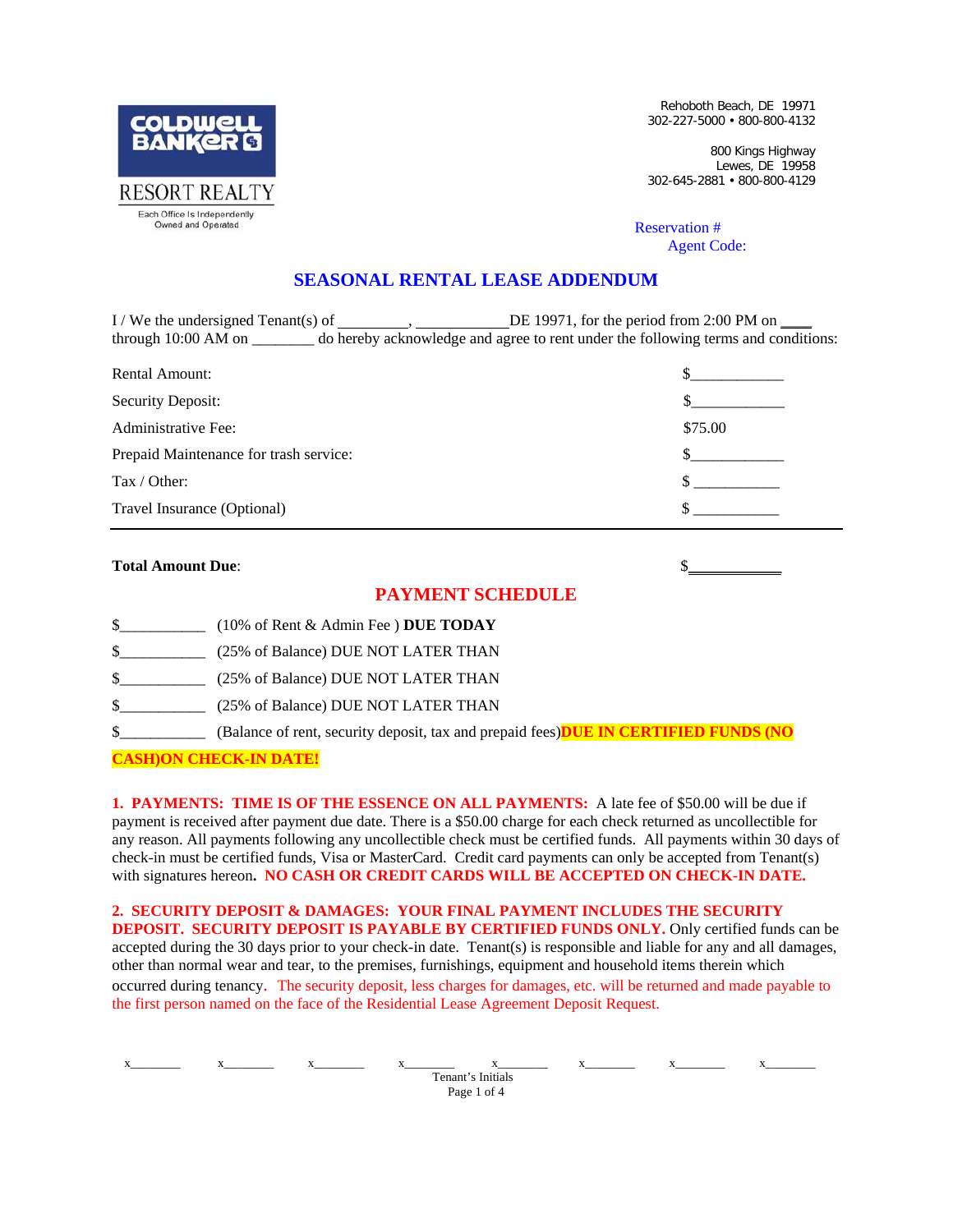**3. OCCUPANCY AND PARKING:** OCCUPANCY IS LIMITED TO NO MORE THAN **THE PERSONS.** PARKING ON THE PREMISES IS LIMITED TO NO MORE THAN CARS. Exceeding these numbers is a violation of this lease and shall be cause for termination of the lease and eviction.

**4. EVICTION AND ACCESS**: In the unlikely event that Tenant(s) violates community / city ordinances, becomes objectionable to neighbors or creates damages to the leased property, the Agent, at his sole discretion, may evict Tenant(s) with immediate effect. Tenant(s) acknowledge that, in this event, no refund shall be given, even if the property is re-rented. Coldwell Banker has an **ABSOLUTE ZERO TOLERANCE** policy regarding malicious and negligent damage to the property by Tenant(s) or guests of Tenant(s). If it is determined at any time during the tenancy, that the property has been damaged or is in jeopardy of being damaged, the tenancy will be immediately terminated and Tenant(s) evicted. Tenant(s) specifically agrees to allow Agent immediate access to the premises for the purpose of inspection if Agent receives complaints and/or police reports about the tenancy or notice of violation of community/city ordinances by Tenant(s).

**5. CLEANING:** Tenant is responsible for trash removal, lawn maintenance, cleaning and maintaining the premises in a clean and orderly condition during the term of this lease. Tenant(s) agrees that Landlord may charge Tenant(s) for an end of season cleaning and/or carpet cleaning.

**6. LANDLORD TENANT CODE NOT APPLICABLE TO THIS AGREEMENT:** Tenancies of 120 days or less in Broadkill Hundred, Lewes Rehoboth Hundred, Indian River Hundred and Baltimore Hundred are not intended to be governed by the Delaware Residential Landlord Tenant Code.

**7. RECEIPT OF DEWEY BEACH ORDINANCES:** Tenant(s) acknowledges receipt of Dewey Beach Ordinances (if applicable).

**8. SMOKE DETECTORS:** Tenant(s) is responsible to maintain the smoke detector battery according to Delaware Smoke Detector Law and acknowledges receipt of Office of State Fire Marshall pamphlet "Delaware's Smoke Detector Law. . . & You."

**9. LEAD PAINT DISCLOSURE:** Tenant(s) acknowledges receipt of Lead Paint Disclosure (if applicable).

**10. RESPONSIBILITY OF TENANT(S):** Unless otherwise noted below, Tenant(s) shall be responsible for arrangement and payment of all utilities:

**Tenant is to pay for electric, phone, cable. CB will transfer the electric on behalf of tenant. Tenant shall prepay \$100.00 for trash service. Owner will maintain lawn.** 

**11. CHECK-IN INSPECTION:** Tenant(s) acknowledges the responsibility to fill out and return a check-in inspection form to Agent not later than 24 hours after check-in, noting any damages found in subject property.

**12. INSPECTIONS:** It will be mandatory for the agent to conduct a monthly inspection of the rental property. Agent will schedule said inspection with tenant at least 24 hours prior of said inspection. It will not be necessary for tenant to be present, although it is recommended.

**13. RENTER'S INSURANCE:** Tenant understands that personal property belonging to the tenant is not covered under the Landlord's homeowner's insurance policy. If a Tenant desires coverage it will be necessary for the tenant to purchase renter's insurance to cover personal property from any loss or damage.

 $x$  x\_\_\_\_\_ x\_\_\_\_ x\_\_\_\_ x\_\_\_\_ x\_\_\_\_ x\_\_\_\_ x\_\_\_\_ x\_\_\_\_ x\_\_\_\_ Tenant's Initials Page 2 of 4